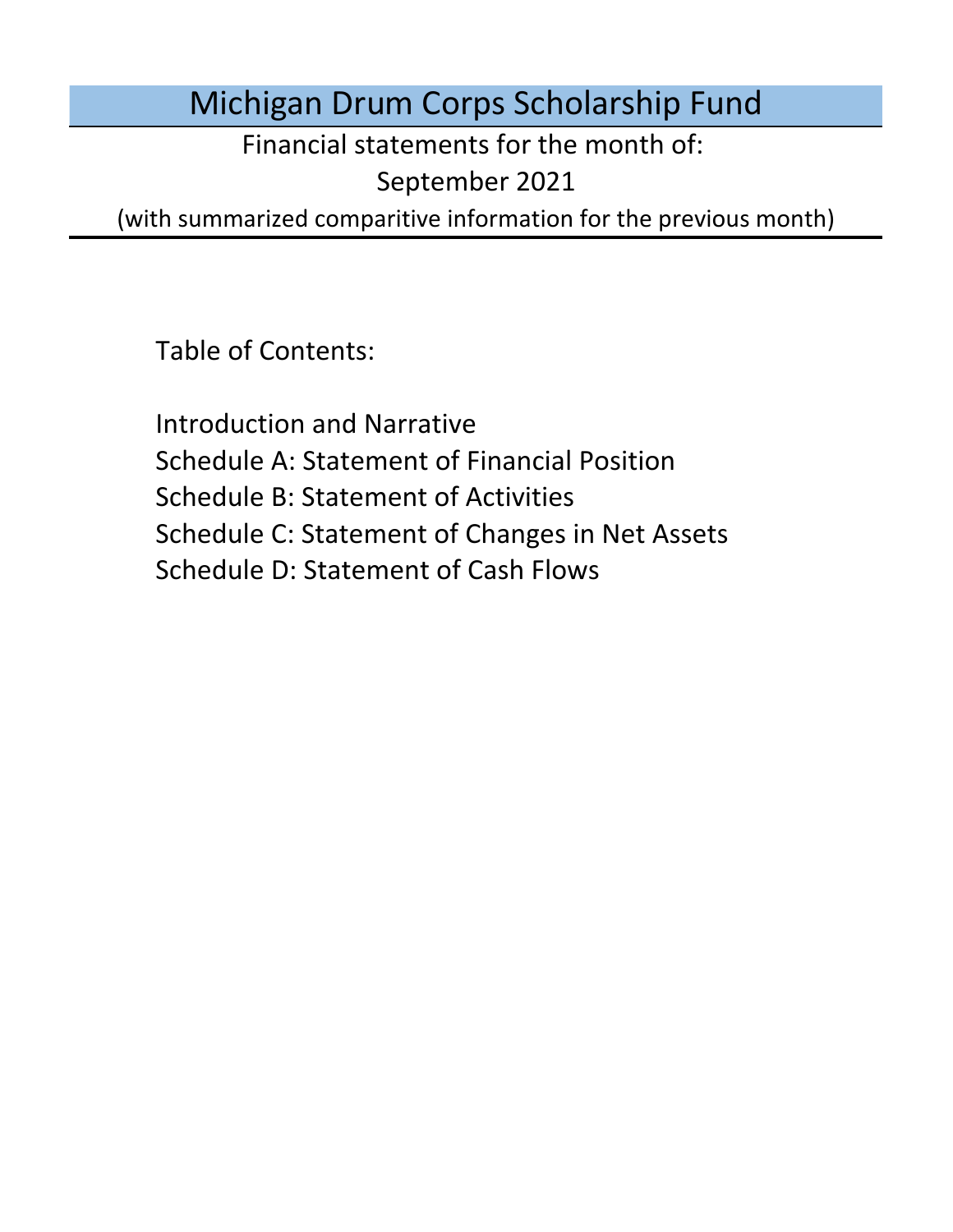### Introduction Introduction Introduction

Introduction<br>September marked the end our second fiscal year as an organization and the first in which our sponsored students Introduction<br>September marked the end our second fiscal year as an organization and the first in which our sponsored students<br>were able to take the field across three ensembles. To the Board's knowledge, no corps experienc of COVID-19 during the 2021 season and all ensembles were able to tour and perform. As such, we are cautiously optimistic that the 2022 audition season will proceed normally with a pre-pandemic schedule. The Board will be<br>example the contract of the contract of the contract of the contract of the contract of the contract of the co reaching out to our sponsored students to congratulate them on a successful season and to receive their testimonies  $\frac{1}{2}$  and  $\frac{1}{2}$  substitutions with space  $\frac{1}{2}$ students and the past three months and we have received feedback from and we have received feedback from the past three months and we have received feedback from the past three months and we have received from the past of about the 2021 season!<br>about the 2021 season! meeting scheduled in January 2021. With the announcement of virtual programs, planned events in Indianapolis, a instructional staff, or fans for the events at Lucas Oil Stadium in Indianapolis, IN from August 12 – 14 have been  $S$  and the thermal require all members to receive a vaccine prior to spring training. To date, they will member three to  $\mathcal{A}$ On March 31st, Drum Corps International released a brief overview of protective measures in place for the 2021 Scholarship Fund. Fundraising kicked off for Jason's endowment during July both virtually and in person at his

Our initial fundraising window for t Our initial fundraising window for the Jason Fritz Memorial Scholarship has officially closed as of 9/30/21 and we<br>raised a total of \$11,453.26, net of fees. Following careful consideration of multiple managers, the Board to partner with the Battle Creek Community Foundation to manage our funds. Pending a final vote from the Board, w 121 season!<br>ndraising window for the Jason Fritz Mem<br>I of \$11,453.26, net of fees. Following care will reach out to the Foundation to compete all necessary paperwork and initiate a funds transfer. Note that our agreement with the Foundation will not restrict our use of funds, so id<br>Michigan students about the 2021 season!<br>Our initial fundraising window for the Jason Fritz Memorial Scholarship has officially closed as of 9/30/21 and we will reach out to the Foundation to compete an necessary paperwork and initiate a funds transier. Note that our<br>Agreement with the Foundation will not restrict our wee of funds, so lang as they are for sharitable nurnaese will reach out to the Foundation to compete all necessary paperwork and initiate a funds transfer. Note that our<br>agreement with the Foundation will not restrict our use of funds, so long as they are for charitable purposes case basis and will be in contact with the board as more specific information in  $\sigma$ d across three ensembles. To the Board's knowledge, no corps experienced a major outbrea<br>021 season and all ensembles were able to tour and perform. As such, we are cautiously<br>uudition season will proceed normally with a p md fiscal year as an organization and the first in which our sponsored students<br>of een ensembles. To the Board's knowledge, no corps experienced a major outbreand all ensembles were able to tour and perform. As such, we ar  $A$  and board have been actively working towards website improvements, branding website improvements, branding  $\mathcal{A}$  $\overline{2}$  season. Until a vaccine is developed, he believes all all audition and rehearsal camps will be likewise will be likewise  $\overline{2}$  $\mathcal{L}_{\text{max}}$  season. Until a vaccine is developed, he believes all all audition and rehearsal camps will be likely agreement with the Foundation will not restrict our use of funds, so long as they are for charitable purposes and cover<br>Michigan students Michigan students. The contract of the contract of the contract of the contract of the contract of the contract of the contract of the contract of the contract of the contract of the contract of the contract of the contrac ed a total of \$11,453.26, net of fees. Following careful consideration of multiple managers, the Board has elected<br>partner with the Battle Creek Community Foundation to manage our funds. Pending a final vote from the Board virtual drum major and leadership clinical drum major as well as a new Experiment Lesson Series designed for b<br>Michigan students. The Crossmen announced The Collective as the Collective as the Collective auditions, monthly classes, and private  $\alpha$ to partner with the Battle Creek Community Foundation to manage our funds. Pending a final vote from the Board, we platforms for virtual instruction and audition and audition camps. Phantom Regiment Academy for Phantom Regiment Academy for virtual the Phantom Regiment Academy for virtual and academy for virtual the Phantom Regiment Aca virtual drum major and leadership clinics as well as a new Expert Lesson Series designed for beginner band students. ecessary paperwork a<br>our use of funds, so lor<br>new sponsorships ma<br>Callum and Echo Benn agreement with the Foundation will not restrict our use of funds, so long as they are for charitable purposes and cover scholarship fund received one new application during March but disbursed no funds for students during the September marked the end our second fixsal year as an origination and the first in which our sponsored students<br>of CDVID-120 during the drum corps season and all ensembles. To the Board's knowledge, no corps experienced a  $\frac{1}{2}$  of the scholarship applications during  $\frac{1}{2}$  and  $\frac{1}{2}$  are sponsored students from sponsored students from  $\frac{1}{2}$  and  $\frac{1}{2}$  and  $\frac{1}{2}$  are sponsored students from sponsored students from sponso  $2020$  and this year's sponsored studients, we had a total of four students marching with the corps three corps three corps that  $\alpha$ 

Michigan students.<br>Between 2020 sponsorships carried forward and new sponsorships made during 2021, the fund supported four students in three corps this fiscal year: Jaden McCallum and Echo Bennett with Phantom Regiment, Abbey Trach with River City Rhythm, and Kaitlyn Colyer with the Madison Scouts.

The Board would like to give our most sincere and heartfelt thanks to all of our supporters who helped our sponsored<br>students participate in the drum corps activity and those who invested in the Jason Fritz Memorial Endowm students participate in the drum corps activity and those who invested in the Jason Fritz Memorial Endowment. Your<br>students participate in the drum corps activity and those who invested in the Jason Fritz Memorial Endowmen students participate in the drum corps activity and those who invested in the Jason Fritz Memorial Endowment. Your<br>support has permanently enriched the lives of students and will continue to do so for years to come! parties as more information becomes available. receiving a 400.000 refunds for Echo Bennett's unused scholarship payment but Crossmen has not Echo Bennett's u<br>Echo Bennett's unused scholarship payment but Crossmen has not Echo Bennett's unused scholarship payment of Ec Donations: 8 donations received in August.

### $N_{\rm{nonlocal}}$  restricted by the Board are included under the Board are included under the Board are included under under the Board are included under the Board are included under the Board are included under the Board are in **Financial Recap** state of the marching arts and will provide updates to all interested parties as more information is available. Financial Recap Disbursements: 0 program relations: 0 program relations: 0 program relations: 0 program relations: 0 program re

### Disbursements: 0 program related disbursements during June. Donations: 0 donations received during July.  $b$ and:  $\dot{c}$ 1 640 44  $t_{\text{initial}}$  genete an band: C1 C10  $\mu$ 1

Liquid assets on hand:  $$1,640.44$ n<br>Donations: 9 donations received in September. 57 donations received this fiscal year.<br>Dishumamenta 8 nuasures seleted dishusterenceta during Santaraker. 3 nuasures seleted dishusterencents mode this Einancial Recap<br>Donations: 9 donations received in September. 57 donations received this fiscal year.<br>Disbursements: 0 program related disbursements during September. 2 program related disbursements made this<br>fiscal year. sponsorships for the 2021 season. Disbursements: 0 program related disbursements during September. 2 program related disbursers of the complete Disbursements: 0 program related disbursements during October. 0 program related disbursements made this fiscal equid assets of nanal 51,040.44<br>Donations: 9 donations received in September. 57 donations received this fiscal vear. Disbursements: 0 program related disbursements during September. 2 program related disbursements made this problem in Disputements: 0 program related disbursements: 0 program related disbursements and this Biscal year. Prepaid adjustments were made during May to recognize the use of Jaden's and Abbey's 2020 s received<br>. . Donations. 5 donations received in september. 37 donations received this nsear year.<br>Disbursements: 0 program related disbursements during September. 2 program related disbursements made this fiscal year. Prepaid adjustments were made during May to recognize the use of Jaden's and Abbey's 2020 Liquid assets on hand: \$1,640.44<br>Donations: 9 donations received in September. 57 donations received this fiscal year. their 2021 use of last year's sponsorships. The refund received from Legends was deposited in June and reduces our Disbursements: 0 program related disbursements during September. 2 program related disbursements made this<br>fiscal year. Prepaid adjustments were made during May to recognize the use of Jaden's and Abbey's 2020<br>sponsorships July. Prepaid adjustments were made last month for Jaden's and Abbey's sponsorships to recognize their 2021 use of Bisbursements: 6 program related dispursements damig september: 2 program related dispursements made this<br>fiscal year. Prepaid adjustments were made during May to recognize the use of Jaden's and Abbey's 2020

### Financial Narrative  $r_{\text{inomial}}$   $N_{\text{inomial}}$  $L^2$  the total case on is currently restricted to  $L^2$ november marked the second month of operations for the fund in our second fiscal year. Cash for the month in our second fiscal year. Cash for the month in our second fiscal year. Cash for the month is cash for the month is lower than November. \$205 of the total cash on hand is currently restricted to maintain minimum reserve Financiar marked the fifth month of operations for the fund in our second fiscal year. Cash for the month is  $6.00$ the Madison Scouts for the Madison Scouts for the into the preferred mailing address.  $1,590$  $2021$  seconduction, the 2020 season due to the 2020 season cancellation, the 2020 season cancellation, the 20 \$1,114.00 higher than July. \$205 of the total cash on hand is currently restricted to maintain minimum reserve requirements and \$4,918.41 is restricted for the Jason Fritz Memorial Endowment. The Jason Fritz Memorial Endowment of the Jason Fritz Memorial Endowment. The Jason Fritz Memorial Endowment of the Jason Fritz Memorial Endo

September marked the twelfth and final month of operations for the fund in our second fiscal year. Cash for the September marked the twenth and miarmonth of operations for the fund in our second fiscal year. Cash for the s<br>month is \$6.587.52 higher than August. \$205 of the total cash on hand is restricted to maintain minimum reserve requirements and \$11,453.26 is restricted for the Jason Fritz Memorial Endowment. thon this suppose than Higher than August. 5205 of the total cash on hand is restricted to maintain minimum reserve<br>In write weeks and 644,459.96 is matricked factles lasen. Filte Managial Factaway at september marked the twenth and miarmonth or operations for the rund in our second ristaryear. Cash for the<br>month is \$6.587.52 higher than August. \$205 of the total cash on hand is restricted to maintain minimum reserve month is \$6,587.52 higher than August. \$205 of the total cash on hand is restricted to maintain minimum reserve<br>securiose and 244,452.25 is restricted factball seen Fitt Magaziel Federators month is \$6.587.52 higher than August. \$205 of the total cash on hand is restricted to maintain minimum reserve higher than April. \$205 of the total cash on hand is currently restricted to maintain minimum reserve requirements.  $M_{\rm eff}$  of the total cash on the total cash on hand is currently restricted to maintain minimum reserve requirements. September marked the twelfth and final month of operations for the fund in our second fiscal year. Cash for the<br>experiences in the second in the second final state of the second fiscal year. Cash for the month is \$6,587.52 higher than August. \$205 of the total cash on hand is restricted to maintain minimum reserve<br>
This case of the case of the case of the case of the case of the case of the case of the case of the case of

Program related expenses had no activity during September. Administrative expenses are up \$6.00 for the mont Digital Ocean invoice. 2020 rugiani related expenses had no activity during september. Administrative expenses are up \$0,00 for the montr<br>Digital Ocean-invoice Lower for refunds received *received into received into 2021.* business checking account and the annual website domain name renewal. With the cancellation of the 2020 Program related expenses had no activity during September. Administrative expenses are up \$6.00 for the monthly<br>Digital Osean invoice refunds received / reclassifications made for contracts carried into 2021. Program related expenses had no activity during septem.<br>Disitel Ocean invoice Program related expenses had no activity during September. Administrative expenses are up \$6.00 for the No funds are currently restricted by outside donors. All restrictions made by the Board are included under under Program related expenses had no activity during September. Administrative expenses are up \$6.00 for the monthly<br>Disitel Ossen invaise Ungitat Ocean Fivolce. With General lines in accordance with General Lines in the United States. Program related expenses had no activity during September. Administrative expenses are up \$6.00 for the monthly  $\mathcal{L}$  for the monthly Digital Ocean involvement in  $\mathcal{L}$ increased \$400 during June for entry of Echo's sponsorship with Phantom Regiment.  $\mathcal{L}$ Program related expenses had no activity during September. Administrative expenses are up \$6.00 for the monthly<br>Pillin 1.0 bigital ocean invoice.<br>Digital Scholarship, subject to availability of the purpose of the purpose of funds of funds of funds of funds

\$11,453.26 of contributions (net of fees) are restricted by donors for the Jason Fritz Memorial Endowment and \$10,453.26 will be permanently restricted as the corpus while \$1,000 will be invested as an opening spendable balance. Endowment earnings will be separately classified and become available for use solely for the purpose \$10,453.26 will be permanently restricted as the corpus while \$1,000 will be invested as an opening spendable Unrestricted Funds in accordance with Generally Accepted Accounting Principles in the United States. Jason Fritz Memorial Scholarship, subject to availability of funds and applicant interest. Unused funds will be reinvested in the corpus of the endowment. All funds are managed in accordance with Generally Accepted Accounting balance. Endowment earnings will be separately classified and become available for use solely for the purpose of the Principles in the United States.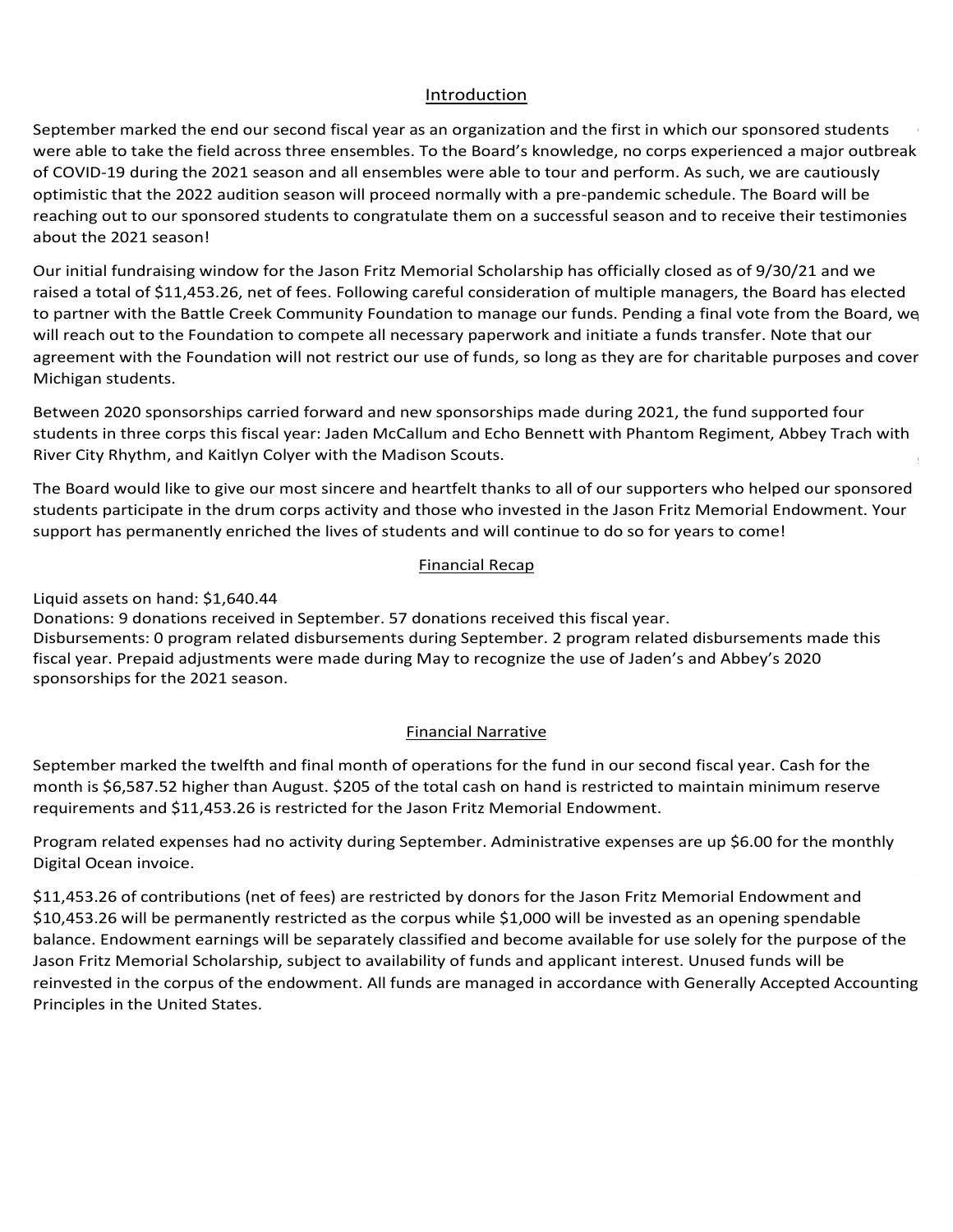## **Michigan Drum Corps Scholarship Fund** 12:20 PM **Statement of Financial Position 10/05/2021**

As of September 30, 2021 **Accrual Basis Accrual Basis** 

|                                             | Sep 2021     | Aug 2021   |
|---------------------------------------------|--------------|------------|
| <b>ASSETS</b>                               |              |            |
| <b>Current Assets</b>                       |              |            |
| Cash                                        |              |            |
| <b>Checking Account</b>                     | 13,207.70    | 6,620.18   |
| <b>Savings Account</b>                      | 91.00        | 91.00      |
| <b>Less: Reserve Requirements</b>           | (205.00)     | (205.00)   |
| <b>Less: Restricted Funds for Endowment</b> | (11, 453.26) | (4,859.74) |
| <b>Total Unrestricted Cash</b>              | 1,640.44     | 6,506.18   |
| <b>Restricted Cash</b>                      | 11,658.26    | 205.00     |
| <b>Total Checking/Savings</b>               | 13,298.70    | 6,711.18   |
| <b>Accounts Receivable</b>                  |              |            |
| <b>Accounts Receivable</b>                  | 0.00         | 0.00       |
| <b>Pledges Receivable</b>                   | 0.00         | 0.00       |
| <b>Allowance for Uncollectibles</b>         | 0.00         | 0.00       |
| <b>Total Accounts Receivable</b>            | 0.00         | 0.00       |
| <b>Total Current Assets</b>                 | 13,298.70    | 6,711.18   |
| <b>Fixed Assets</b>                         |              |            |
| <b>Property, Plant, &amp; Equipment</b>     | 0.00         | 0.00       |
| <b>Total Fixed Assets</b>                   | 0.00         | 0.00       |
| <b>Other Assets</b>                         |              |            |
| <b>Marketable Securities</b>                | 0.00         | 0.00       |
| <b>Prepaid Expenses</b>                     | 500.00       | 500.00     |
| <b>Other Assets</b>                         | 0.00         | 0.00       |
| <b>Security Deposits</b>                    | 0.00         | 0.00       |
| <b>Endowments</b>                           | 0.00         | 0.00       |
| <b>Total Other Assets</b>                   | 500.00       | 500.00     |
| <b>TOTAL ASSETS</b>                         | 13,798.70    | 7,211.18   |
| <b>LIABILITIES &amp; EQUITY</b>             |              |            |
| <b>Liabilities</b>                          |              |            |
| <b>Current Liabilities</b>                  |              |            |
| <b>Accounts Payable</b>                     | 0.00         | 0.00       |
| <b>Total Accounts Payable</b>               | 0.00         | $0.00\,$   |
| <b>Other Current Liabilities</b>            |              |            |
| <b>Salaries and Wages Payable</b>           | 0.00         | 0.00       |
| <b>Total Other Current Liabilities</b>      | 0.00         | 0.00       |
| <b>Total Current Liabilities</b>            | 0.00         | 0.00       |
| <b>Long Term Liabilities</b>                |              |            |
| <b>Notes Payable</b>                        | 0.00         | 0.00       |
| <b>Total Long Term Liabilities</b>          | 0.00         | 0.00       |
| <b>Total Liabilities</b>                    | 0.00         | 0.00       |
| Equity                                      |              |            |
| <b>Unrestricted Net Assets</b>              | 2,345.44     | 6,091.18   |
| <b>Donor Restricted Net Assets</b>          | 11,453.26    | 1,120.00   |
| <b>Total Equity</b>                         | 13,798.70    | 7,211.18   |
| <b>TOTAL LIABILITIES &amp; EQUITY</b>       | 13,798.70    | 7,211.18   |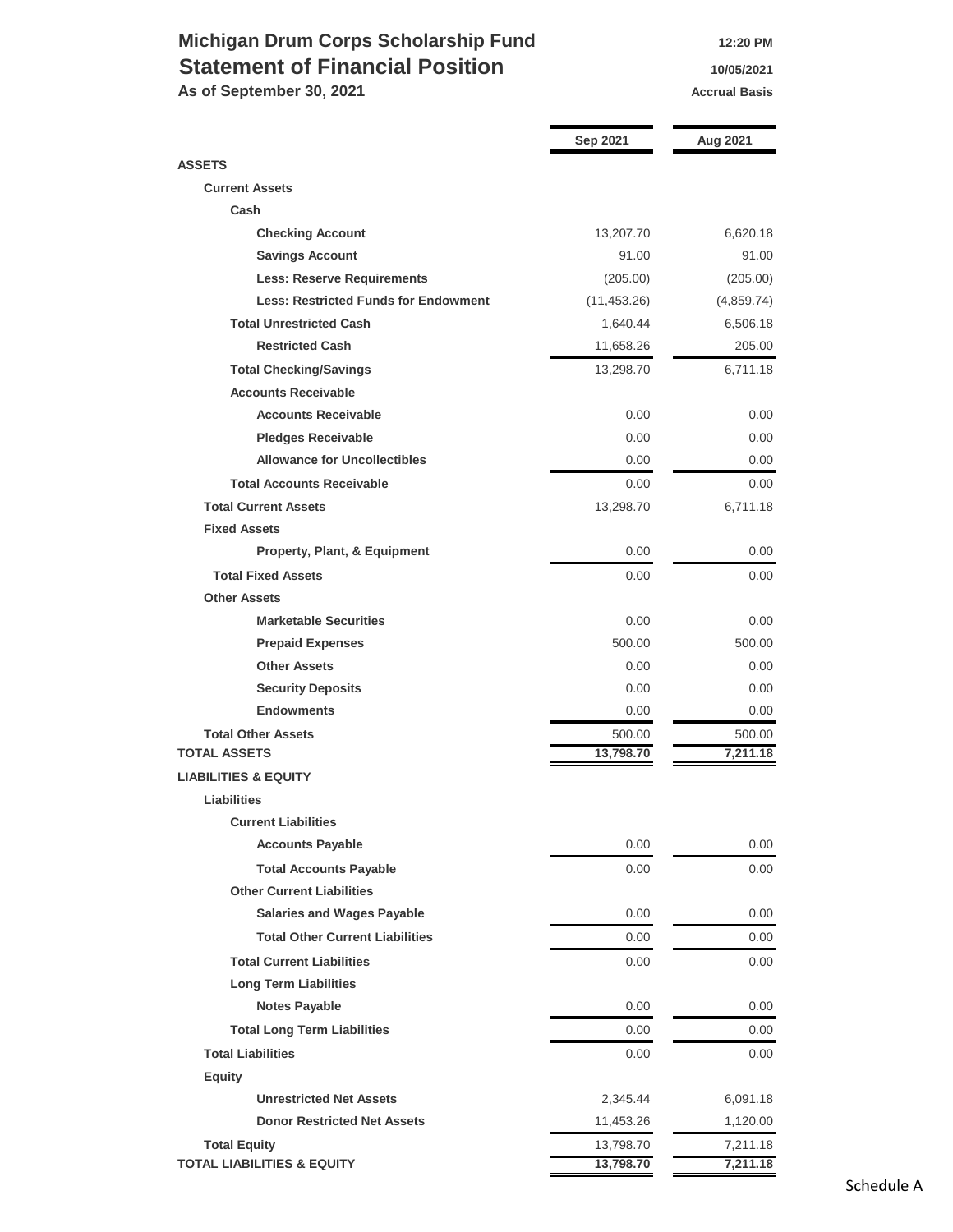## **Michigan Drum Corps Scholarship Fund 12:20 PM Statement of Activities 10/05/2021 September 2021 Accrual Basis Accrual Basis**

|                                      | <b>Sep 2021</b> | <b>Aug 2021</b> | <b>Year to Date</b> |
|--------------------------------------|-----------------|-----------------|---------------------|
| <b>Ordinary Income/Expense</b>       |                 |                 |                     |
| Income                               |                 |                 |                     |
| <b>Contributions</b>                 |                 |                 |                     |
| <b>Individual Contributions</b>      | 6,710.10        | 1,120.00        | 13,183.51           |
| <b>Corporate Contributions</b>       | 0.00            | 0.00            | 0.00                |
| <b>Gifts in Kind</b>                 | 0.00            | 0.00            | 0.00                |
| <b>Total Contributions</b>           | 6,710.10        | 1,120.00        | 13,183.51           |
| <b>Major Gifts</b>                   | 0.00            | 0.00            | 0.00                |
| <b>Investments</b>                   |                 |                 |                     |
| <b>Interest Income</b>               | 0.00            | 0.00            | 0.00                |
| <b>Investments</b>                   | 0.00            | 0.00            | 0.00                |
| <b>Other Income</b>                  | 0.00            | 0.00            | 0.00                |
| <b>Total Investments</b>             | 0.00            | 0.00            | 0.00                |
| <b>Other Income</b>                  | 0.00            | 0.00            | 0.00                |
| <b>Total Income</b>                  | 6,710.10        | 1,120.00        | 13,183.51           |
| <b>Expense</b>                       |                 |                 |                     |
| <b>Program Expenses</b>              |                 |                 |                     |
| <b>Auditions &amp; Camp Fees</b>     | 0.00            | 0.00            | 0.00                |
| <b>Member Tuition</b>                | 0.00            | 0.00            | 1,405.00            |
| <b>Other Program Expenses</b>        | 0.00            | 0.00            | 0.00                |
| <b>Total Program Expenses</b>        | 0.00            | 0.00            | 1,405.00            |
| <b>Administrative Expenses</b>       |                 |                 |                     |
| <b>Supplies</b>                      | 0.00            | 0.00            | 0.00                |
| <b>Postage</b>                       | 0.00            | 0.00            | 0.00                |
| <b>Travel</b>                        | 0.00            | 0.00            | 0.00                |
| <b>Registration Fees</b>             | 0.00            | 0.00            | 0.00                |
| <b>Software Purchases</b>            | 0.00            | 0.00            | 0.00                |
| <b>Other Expenses</b>                | 0.00            | 0.00            | 0.00                |
| <b>Contract Services</b>             | 0.00            | 0.00            | 0.00                |
| <b>Website Expenses</b>              | 6.00            | 6.00            | 84.00               |
| <b>Fundraising Expenses</b>          | 0.00            | 0.00            | 60.89               |
| <b>Bank Fees</b>                     | 0.00            | 0.00            | 66.70               |
| <b>Paypal Fees</b>                   | 116.58          | 0.00            | 186.30              |
| <b>Total Administrative Expenses</b> | 122.58          | 6.00            | 397.89              |
| <b>Total Expenses</b>                | 122.58          | 6.00            | 1,802.89            |
| <b>Net Income</b>                    | 6,587.52        | 1,114.00        | 11,380.62           |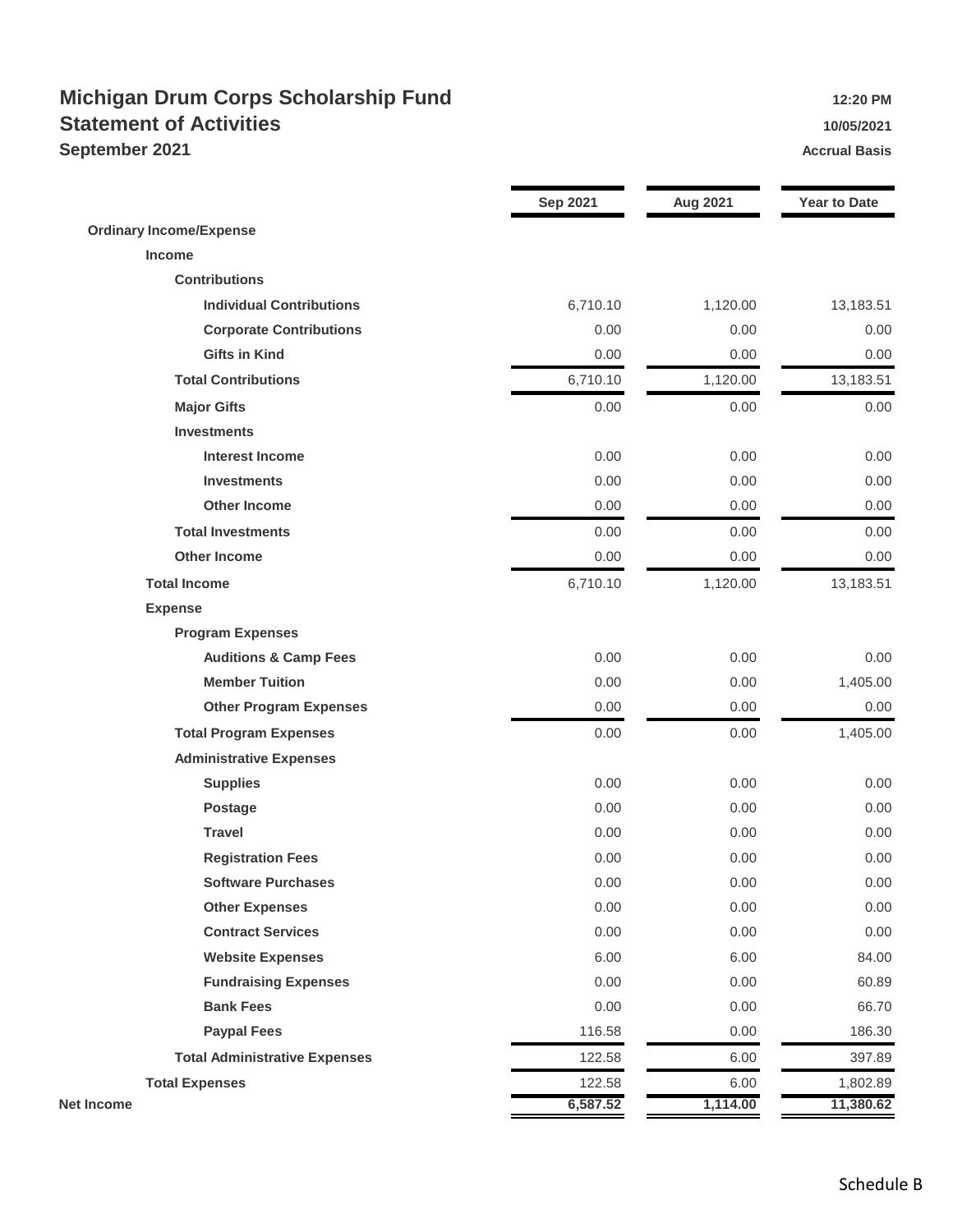| <b>Michigan Drum Corps Scholarship Fund</b> |               | 12:20 PM             |
|---------------------------------------------|---------------|----------------------|
| <b>Statement of Cash Flows</b>              |               | 10/05/2021           |
| September 2021                              |               | <b>Accrual Basis</b> |
|                                             | <b>Sep 21</b> | Oct '20 - Sep 21     |
| <b>OPERATING ACTIVITIES</b>                 |               |                      |
| <b>Net Income</b>                           | 6,587.52      | 11,380.62            |
| <b>Adjustments to reconcile Net Income</b>  |               |                      |
| to net cash provided by operations:         |               |                      |
| <b>Accounts Receivable</b>                  | 0.00          | 0.00                 |
| <b>Pledges Receivable</b>                   | 0.00          | 0.00                 |
| <b>Allowance for Uncollectibles</b>         | 0.00          | 0.00                 |
| <b>Prepaid Expenses</b>                     | 0.00          | 1,090.00             |
| <b>Accounts Payable</b>                     | 0.00          | 0.00                 |
| <b>Salaries and Wages Payable</b>           | 0.00          | 0.00                 |
| Net cash provided by Operating Activities   | 6,587.52      | 12,470.62            |
| <b>INVESTING ACTIVITIES</b>                 |               |                      |
| Property, Plant, & Equipment                | 0.00          | 0.00                 |
| <b>Securities</b>                           | 0.00          | 0.00                 |
| <b>Other Assets</b>                         | 0.00          | 0.00                 |
| <b>Security Deposits</b>                    | 0.00          | 0.00                 |
| <b>Endowments</b>                           | 0.00          | 0.00                 |
| Net cash provided by Investing Activities   | 0.00          | 0.00                 |
| <b>FINANCING ACTIVITIES</b>                 |               |                      |
| <b>Other Liabilities</b>                    | 0.00          | 0.00                 |
| <b>Unrestricted Net Assets</b>              | 0.00          | 0.00                 |
| <b>Donor Restricted Net Assets</b>          | 0.00          | 0.00                 |
| Net cash provided by Financing Activities   | 0.00          | 0.00                 |
| Net cash increase for period                | 6,587.52      | 12,470.62            |
| Cash at beginning of period                 | 6,711.18      | 828.08               |
| Cash at end of period                       | 13,298.70     | 13,298.70            |